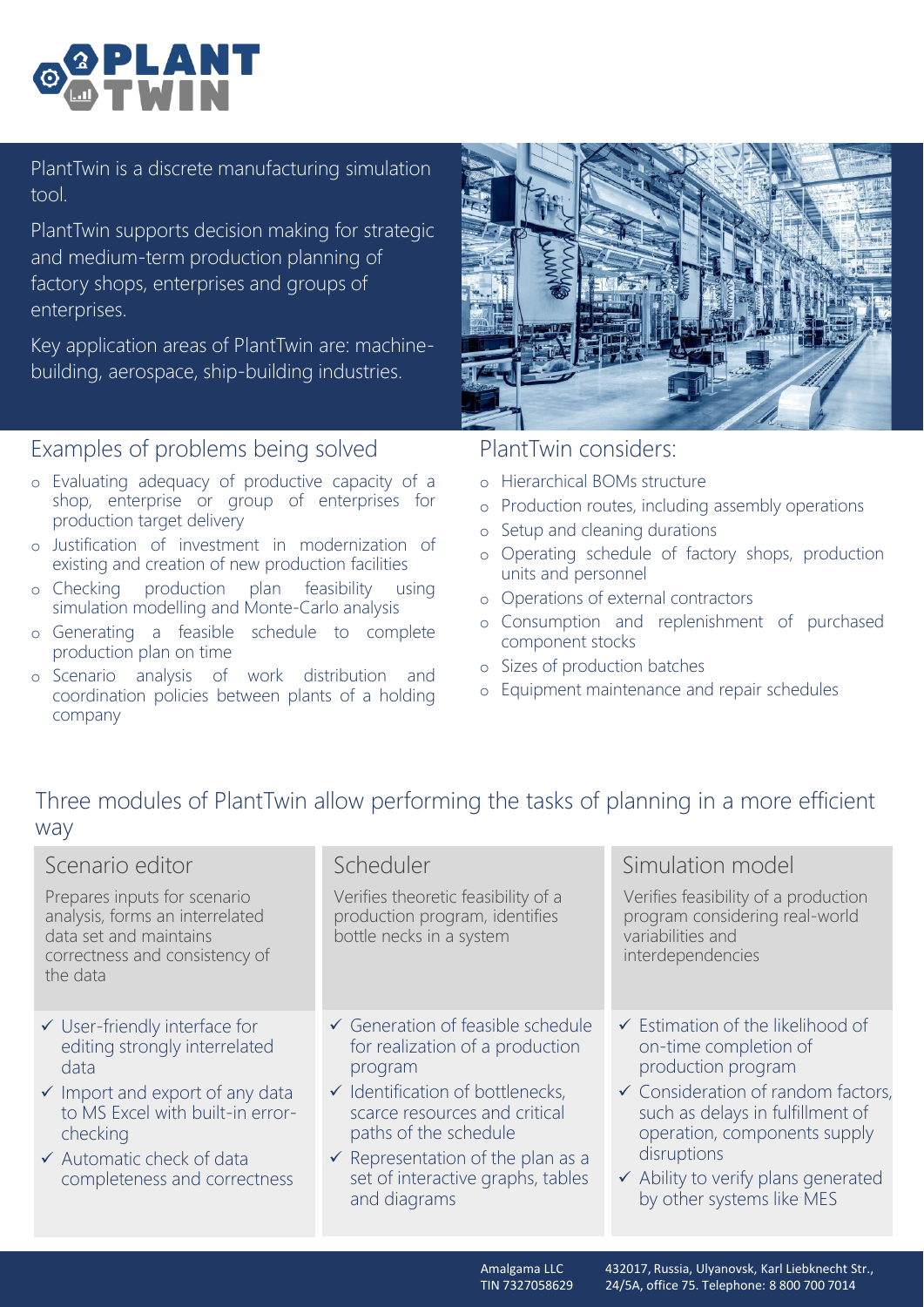

Scenario editor allows users to prepare an interrelated input data set for simulation modelling

- User-friendly interface for editing strongly interrelated data
- Import and export of any data to MS Excel with checking for errors
- Automatic check of data completeness and correctness



| 17 Сценарий.mdm. Дата начала: 17.01.2019 10:40. Дата окончания: 01.02.2025 10:40                                       |                              |                                      |                         |              |                            |                                                                                                                       |                             |                              |                                                |                                                                                             | $\Box$<br>$\times$ |
|------------------------------------------------------------------------------------------------------------------------|------------------------------|--------------------------------------|-------------------------|--------------|----------------------------|-----------------------------------------------------------------------------------------------------------------------|-----------------------------|------------------------------|------------------------------------------------|---------------------------------------------------------------------------------------------|--------------------|
| Файл Доп. функции Режим                                                                                                |                              |                                      |                         |              |                            |                                                                                                                       |                             |                              |                                                |                                                                                             |                    |
| $\mathfrak{a} \mathfrak{a} \mathfrak{b} \mathfrak{b} \mathfrak{b} \mathfrak{a} \mathfrak{a} \mathfrak{a} \mathfrak{a}$ |                              | C <sub>e</sub>                       |                         |              |                            |                                                                                                                       |                             |                              |                                                |                                                                                             |                    |
| R= Дерево изделий   Прафики работы   23 Набор праздников                                                               |                              |                                      | $ -$                    |              |                            | Е Технологическая карта [ Применение графиков работ [ W Ремонты по наработке   То Периоды недоступности [ E] Анимация | $=$ $\Box$                  |                              | 79 Типы производственных центров 30 Объекты Зд |                                                                                             | $=$ $\Box$         |
| 屏房 十を強い                                                                                                                |                              |                                      |                         |              |                            |                                                                                                                       |                             | $+-$ Allan $+$               |                                                |                                                                                             |                    |
| Поиск:                                                                                                                 |                              |                                      | $\overline{\mathbf{x}}$ |              |                            |                                                                                                                       |                             | ид                           | Название                                       | Объект 3d                                                                                   |                    |
|                                                                                                                        |                              |                                      |                         |              |                            |                                                                                                                       |                             | Tun FILL 5                   | Twn FILL 5                                     | <b>OBJ3D-18</b>                                                                             |                    |
| Название продукта                                                                                                      | Коли<br>ИД продукта          | ИД изделия                           | Размер ми ^             |              |                            |                                                                                                                       |                             | <b>Тип ПЦ 6</b>              | Twn FILL 6                                     | <b>OBJ3D-1</b>                                                                              |                    |
| $\vee$ <b>Q Продукт</b> 4<br>$\vee$ $\bigcirc$ Продукт 26                                                              | Продукт 4                    | Изделие 4                            | 0.00<br>0.00            |              |                            |                                                                                                                       |                             | Twn FILL 7                   | Two FILL 7                                     | <b>OBJ3D-3</b>                                                                              |                    |
| $\vee$ $\bigcirc$ Продукт 8                                                                                            | Продукт 26<br>Продукт 8      | Изделие 26<br>Изделие 8              | 0,00                    |              |                            |                                                                                                                       |                             | <b>Тип ПЦ 8</b>              | <b>Тип ПЦ 8</b>                                | <b>OBJ3D-4</b>                                                                              |                    |
| <b>• Продукт 3</b>                                                                                                     | Продукт 3                    | Изделие 3                            | 0.00                    |              |                            |                                                                                                                       |                             | Тип ПЦ 9                     | <b>Тип ПЦ 9</b>                                | OBJ3D-11                                                                                    |                    |
| <b>• Продукт 6</b>                                                                                                     | Продукт 6                    | Изделие 6                            | 0.00                    |              |                            |                                                                                                                       |                             | Тип ПЦ 10                    | Тип ПЦ 10                                      | <b>OBJ3D-16</b>                                                                             |                    |
| • Продукт 13                                                                                                           | Продукт 13                   | Изделие 13                           | 0.00                    |              |                            |                                                                                                                       |                             | <b>Тип ПЦ 11</b>             | Тип ПЦ 11                                      | OBJ3D-18                                                                                    |                    |
| <b>• Продукт 25</b>                                                                                                    | Продукт 25                   | Изделие 25                           | 0,00                    |              |                            |                                                                                                                       |                             | Тип ПЦ 12                    | Тип ПЦ 12                                      | OBJ3D-1                                                                                     |                    |
| $\vee$ $\bigcirc$ Продукт 2                                                                                            | Продукт 2                    | Изделие 2                            | 0,00                    |              |                            |                                                                                                                       |                             | Тип ПЦ 13                    | Tun 0U 13                                      | <b>OBJ3D-3</b>                                                                              |                    |
| • Продукт 11                                                                                                           | Продукт 11                   | Изделие 11                           | 0.00                    |              |                            |                                                                                                                       |                             | <b>Тип ПЦ 14</b>             | Тип ПЦ 14                                      | <b>OBJ3D-4</b>                                                                              |                    |
| • Продукт 14                                                                                                           | Продукт 14<br>$\overline{2}$ | Изделие 14                           | 0,00                    |              |                            |                                                                                                                       |                             | Тип ПЦ 15                    | Тип ПЦ 15                                      | OBJ3D-11                                                                                    |                    |
| • Продукт 18                                                                                                           | Продукт 18                   | Изделие 18                           | 0,00                    |              |                            |                                                                                                                       |                             | <b>Тип ПЦ 16</b>             | <b>Тип ПЦ 16</b>                               | OBJ3D-16                                                                                    |                    |
| <b>Q Продукт</b> 7                                                                                                     | Продукт 7                    | Изделие 7                            | 0.00                    |              |                            |                                                                                                                       |                             | <b>Тип ПЦ 17</b>             | Tun FIU 17                                     | OBJ3D-18                                                                                    |                    |
| $\vee$ • Продукт 10                                                                                                    | Продукт 10                   | Изделие 10                           | 0,00                    |              |                            |                                                                                                                       |                             | <b>Тип ПЦ 18</b>             | <b>Тип ПЦ 18</b>                               | <b>OBJ3D-1</b>                                                                              |                    |
| <b>C Продукт</b> 24                                                                                                    | Продукт 24                   | Изделие 24                           | 0,00                    |              |                            |                                                                                                                       |                             | <b>Тип ПЦ 19</b>             | <b>Тип ПЦ 19</b>                               | OBJ3D-3                                                                                     |                    |
| • Продукт 16<br>• Продукт 19                                                                                           | Продукт 16                   | Изделие 16                           | 0,00<br>0,00            |              |                            |                                                                                                                       |                             | <b>Тип ПЦ 20</b>             | <b>Тип ПЦ 20</b>                               | OBJ3D-4                                                                                     |                    |
| • Продукт 25                                                                                                           | Продукт 19<br>Продукт 25     | Изделие 19<br>Изделие 25             | 0.00                    |              |                            |                                                                                                                       |                             | <b>Тип ПЦ 21</b>             | <b>Тип ПЦ 21</b>                               | OBJ3D-11                                                                                    |                    |
| $\vee$ $\bigcirc$ Продукт 9                                                                                            | Продукт 9                    | Изделие 9                            | 0.00                    |              |                            |                                                                                                                       |                             | <b>Тип ПЦ 22</b>             | <b>Тип ПЦ 22</b>                               | OBJ3D-16                                                                                    |                    |
| $\vee$ © Продукт 12                                                                                                    | Продукт 12                   | Изделие 12                           | 0,00                    |              |                            |                                                                                                                       |                             | <b>Тип ПЦ 23</b>             | Тип ПЦ 23                                      | <b>OBJ3D-18</b>                                                                             |                    |
| $\vee$ Продукт 22                                                                                                      | Продукт 22                   | Изделие 22                           | 0,00                    |              |                            | <b>NU41</b>                                                                                                           |                             | <b>Тип ПЦ 24</b>             | <b>Тип ПЦ 24</b>                               | OBJ3D-1                                                                                     |                    |
| • Продукт 1                                                                                                            | Продукт 1                    | Изделие 1                            | 0,00                    |              |                            | Тип ПЦ 8                                                                                                              |                             |                              |                                                | T Производствен   - Накопители   ен Внешний подр   По Тип вместимос   -   -   -   -   -   - |                    |
| • Продукт 23                                                                                                           | Продукт 23                   | Изделие 23                           | 0.00                    |              |                            |                                                                                                                       |                             |                              |                                                |                                                                                             |                    |
| $\vee$ Продукт 0                                                                                                       | Продукт 0                    | Изделие 0                            | 0,00                    |              |                            |                                                                                                                       |                             | 十一階色腦个少异                     |                                                |                                                                                             |                    |
| • Продукт 17                                                                                                           | Продукт 17                   | Изделие 17                           | 0,00                    |              |                            |                                                                                                                       |                             | ид                           | Название                                       | Tun FILL                                                                                    | ИД типа ПЦ         |
| <b>C Продукт</b> 13                                                                                                    | Продукт 13                   | Изделие 13                           | 0,00                    |              |                            |                                                                                                                       |                             | <b>mu 22</b>                 | $\Box 122$                                     | <b>Тип ПЦ 9</b>                                                                             | <b>Тип ПЦ 9</b>    |
| $\vee$ Продукт 5                                                                                                       | Продукт 5                    | Изделие 5                            | 0,00                    |              |                            |                                                                                                                       |                             | ПЦ 23                        | ПЦ 23                                          | <b>Тип ПЦ 14</b>                                                                            | <b>Тип ПЦ 14</b>   |
| <b>C Продукт</b> 19<br><b>D</b> Продукт 15                                                                             | Продукт 19                   | Изделие 19                           | 0,00<br>0,00            |              |                            |                                                                                                                       |                             | <b>NU 24</b>                 | <b>FILL 24</b>                                 | <b>Тип ПЦ 12</b>                                                                            | <b>Тип ПЦ 12</b>   |
| • Продукт 25                                                                                                           | Продукт 15<br>Продукт 25     | Изделие 15<br>Изделие 25             | 0.00                    |              |                            |                                                                                                                       |                             | ПЦ 25                        | ПЦ 25                                          | Tun NU <sub>2</sub>                                                                         | <b>Тип ПЦ 2</b>    |
| <b>C Продукт 20</b>                                                                                                    | Продукт 20                   | Изделие 20                           | 0.00<br>$\checkmark$    |              |                            |                                                                                                                       |                             | ПЦ 26                        | ПЦ 26                                          | Twn FILL 1                                                                                  | Tun FILL 1         |
|                                                                                                                        |                              |                                      | $\rightarrow$           |              |                            |                                                                                                                       |                             | <b>nu 27</b>                 | <b>FILL 27</b>                                 | <b>Тип ПЦ 39</b>                                                                            | <b>Тип ПЦ 39</b>   |
|                                                                                                                        |                              |                                      |                         |              |                            |                                                                                                                       |                             | ПЦ 28                        | ПЦ 28                                          | <b>Тип ПЦ 17</b>                                                                            | <b>Тип ПЦ 17</b>   |
| 2 Производственный п   - Начальный запас   ● Узлы / Связи   -   Продукт   -   -   -   -   -   -                        |                              |                                      |                         |              |                            | 14 Свойства <b>• Ошибки СА</b> Операции над изделием СА Операции типа ПЦ Е Альтернативные типы ПЦ                     | $=$ $\Box$                  | ПЦ 29                        | ПЦ 29                                          | Тип ПЦ 15                                                                                   | Тип ПЦ 15          |
| $+ B$ $D$ $B$ $E$                                                                                                      |                              |                                      |                         |              |                            |                                                                                                                       |                             | ПЦ 30                        | ПЦ 30                                          | Тип ПЦ 16                                                                                   | Тип ПЦ 16          |
|                                                                                                                        |                              |                                      |                         |              |                            |                                                                                                                       |                             | <b>FILL 31</b>               | ПЦ 31                                          | <b>Тип ПЦ 10</b>                                                                            | <b>Тип ПЦ 10</b>   |
| ИД изделия<br>ИД пр                                                                                                    | Наименова                    | ИД продукта Плановая дата Количество |                         | Основные     | Идентификатор:             | $\Pi$ LI 41                                                                                                           |                             | <b>NU 32</b>                 | ПЦ 32                                          | Тип ПЦ 32                                                                                   | <b>Тип ПЦ 32</b>   |
| PPI-12<br>Изделие 4                                                                                                    | Продукт 4<br>Продукт 4       | 25.04.2019 16:40 5                   |                         | Визуализация | Название:                  | FIII 41                                                                                                               |                             | ПЦ 33                        | ПЦ 33                                          | <b>Тип ПЦ 24</b>                                                                            | <b>Тип ПЦ 24</b>   |
| <b>PPI-13</b><br>Изделие 9                                                                                             | Продукт 9<br>Продукт 9       | 25.06.2019 16:40 5                   |                         |              | Tun FILI:                  | Tun FILL 8                                                                                                            | $\backsim$                  | ПЦ 34                        | ПЦ 34                                          | Tun FILL 4                                                                                  | Tun FILI 4         |
|                                                                                                                        |                              |                                      |                         |              |                            |                                                                                                                       | $\mathbb{Z}^2$              | <b>NU 35</b>                 | ПЦ 35                                          | Тип ПЦ 19                                                                                   | <b>Тип ПЦ 19</b>   |
|                                                                                                                        |                              |                                      |                         |              | Узел:                      | Узел 42                                                                                                               |                             | ПЦ 36                        | ПЦ 36                                          | <b>Тип ПЦ 41</b>                                                                            | <b>Тип ПЦ 41</b>   |
|                                                                                                                        |                              |                                      |                         |              | Начальное время наработки: | 0.0                                                                                                                   |                             | ПЦ 37                        | <b>FILL 37</b>                                 | Twn FILL 27                                                                                 | Тип ПЦ 27          |
|                                                                                                                        |                              |                                      |                         |              | Входной накопитель:        |                                                                                                                       |                             | ПЦ 38                        | ПЦ 38                                          | Тип ПЦ 13                                                                                   | <b>Тип ПЦ 13</b>   |
|                                                                                                                        |                              |                                      |                         |              |                            | Новый накопитель 166                                                                                                  |                             | ПЦ 39                        | <b>FILL 39</b>                                 | <b>Тип ПЦ 38</b>                                                                            | <b>Тип ПЦ 38</b>   |
|                                                                                                                        |                              |                                      |                         |              | Выходной накопитель:       | Новый накопитель 166                                                                                                  | $\smallsmile$ $\smallsmile$ | <b>NU 40</b>                 | <b>NU 40</b>                                   | Tun FILL 5                                                                                  | Tun FILL 5         |
|                                                                                                                        |                              |                                      |                         |              |                            |                                                                                                                       |                             | <b>FILI 41</b>               | <b>NU41</b>                                    | Tun FILI 8                                                                                  | <b>Тип ПЦ 8</b>    |
|                                                                                                                        |                              |                                      |                         |              |                            |                                                                                                                       |                             |                              |                                                |                                                                                             |                    |
|                                                                                                                        |                              |                                      |                         |              |                            |                                                                                                                       |                             | $\left\langle \right\rangle$ |                                                |                                                                                             | $\rightarrow$      |

| Сценарий.mdm, Дата начала: 17.01.2019 10:40, Дата окончания: 01.02.2025 10:40 |                           |      |            |               |                     |                                                                       |              |              |              |               |     |                                                                                                                    |      |                              |                  |                                             |                 | $\sim$ | $\mathbf{X}$ |
|-------------------------------------------------------------------------------|---------------------------|------|------------|---------------|---------------------|-----------------------------------------------------------------------|--------------|--------------|--------------|---------------|-----|--------------------------------------------------------------------------------------------------------------------|------|------------------------------|------------------|---------------------------------------------|-----------------|--------|--------------|
| Файл Доп. функции Режим                                                       |                           |      |            |               |                     |                                                                       |              |              |              |               |     |                                                                                                                    |      |                              |                  |                                             |                 |        |              |
|                                                                               | $\mathbf{C}$ $\mathbf{C}$ |      |            |               |                     |                                                                       |              |              |              |               |     |                                                                                                                    |      |                              |                  |                                             |                 |        |              |
| $ -$<br>RE Дерево изделий <b>FRA Графики работы</b> [23] Набор праздников     |                           |      |            |               |                     |                                                                       |              |              |              |               |     | <b>В Технологическая карта Применение графиков работ В Ремонты по наработке В Периоды недоступности D Анимация</b> |      | $ -$                         |                  | Tunы производственных центров 30 Объекты Зд |                 |        | $ -$         |
| 【尾尾】+足陰氏                                                                      |                           |      |            |               |                     | 十一臂口脑个小                                                               |              |              |              |               |     |                                                                                                                    |      |                              |                  | 十一瞥口脑个小                                     |                 |        |              |
| Поиск:                                                                        |                           |      |            |               | <b>Изделие:</b>     |                                                                       |              |              |              |               |     |                                                                                                                    |      |                              |                  | Название                                    | Объект 3d       |        |              |
| Название продукта                                                             | ИД продукта               | Коли | ИД изделия | Pal           | Изделие 3           |                                                                       |              |              |              |               |     |                                                                                                                    |      |                              |                  |                                             | OBJ3D-1         |        |              |
| $\vee$ <b>D</b> Продукт 4                                                     | Продукт 4                 |      | Изделие 4  | 0.0           | Операции:           |                                                                       |              |              |              |               |     |                                                                                                                    |      |                              | Twn FILL 1       | Tun Fill 1                                  | OBJ3D-3         |        |              |
| $\vee$ Продукт 26                                                             | Продукт 26                |      | Изделие 26 | 0.0           | Порядок выполнения  |                                                                       | ид           |              | Название     |               |     | Размер технологической па                                                                                          |      |                              | <b>Тип ПЦ 2</b>  | <b>Тип ПЦ 2</b>                             | OBJ3D-4         |        |              |
| $\vee$ $\bigcirc$ Продукт 8                                                   | Продукт 8                 |      | Изделие 8  | 0.0           |                     |                                                                       | Операция 139 |              | Операция 139 |               | 0.0 |                                                                                                                    |      |                              | Twn FILL 3       | Twn FILL 3                                  | OBJ3D-11        |        |              |
| <b>P</b> Продукт 3                                                            | Продукт 3                 |      | Изделие 3  | 0.0           |                     |                                                                       | Операция 140 |              | Операция 140 |               | 0.0 |                                                                                                                    |      |                              | Tun FILL 4       | Tun FILI 4                                  | OBJ3D-16        |        |              |
| <b>• Продукт 6</b>                                                            | Продукт 6                 |      | Изделие 6  | 0,0           |                     |                                                                       | Операция 141 |              | Операция 141 |               | 0.0 |                                                                                                                    |      |                              | Twn FILL 5       | Tun FILL 5                                  | <b>OBJ3D-18</b> |        |              |
| • Продукт 13                                                                  | Продукт 13                |      | Изделие 13 | 0,0           |                     |                                                                       | Операция 142 |              | Операция 142 |               | 0.0 |                                                                                                                    |      |                              | Tun FILL 6       | <b>Тип ПЦ 6</b>                             | OBJ3D-1         |        |              |
| <b>C</b> Продукт 25                                                           | Продукт 25                |      | Изделие 25 | 0.0           |                     |                                                                       | Операция 143 |              | Операция 143 |               | 0.0 |                                                                                                                    |      |                              | Tun FILL 7       | Twn FILL 7                                  | OBJ3D-3         |        |              |
| $\vee$ $\bigcirc$ Продукт 2                                                   | Продукт 2                 |      | Изделие 2  | 0,0           |                     |                                                                       | Операция 144 |              | Операция 144 |               | 0.0 |                                                                                                                    |      |                              | Tun FILI 8       | Tun FILL 8                                  | OBJ3D-4         |        |              |
| • Продукт 11                                                                  | Продукт 11                |      | Изделие 11 | 0,0           |                     |                                                                       | Операция 145 |              | Операция 145 |               | 0.0 |                                                                                                                    |      |                              | <b>Тип ПЦ 9</b>  | <b>Тип ПЦ 9</b>                             | OBJ3D-11        |        |              |
| • Продукт 14                                                                  | Продукт 14                |      | Изделие 14 | 0.0           |                     |                                                                       |              |              |              |               |     |                                                                                                                    |      |                              | <b>Тип ПЦ 10</b> | Тип ПЦ 10                                   | OBJ3D-16        |        |              |
| • Продукт 18                                                                  | Продукт 18                |      | Изделие 18 | 0.0           |                     |                                                                       |              |              |              |               |     |                                                                                                                    |      |                              | <b>Тип ПЦ 11</b> | <b>Тип ПЦ 11</b>                            | <b>OBJ3D-18</b> |        |              |
| • Продукт 7                                                                   | Продукт 7                 |      | Изделие 7  | 0.0           |                     | $= 5$<br><b>В Производительность</b> из Производительность подрядчика |              |              |              |               |     |                                                                                                                    |      |                              | <b>Тип ПЦ 12</b> | Тип ПЦ 12                                   | OBJ3D-1         |        |              |
| $\vee$ © Продукт 10                                                           | Продукт 10                |      | Изделие 10 | 0,0           |                     |                                                                       |              |              |              |               |     |                                                                                                                    |      |                              | Тип ПЦ 13        | Тип ПЦ 13                                   | OBJ3D-3         |        |              |
| <b>• Продукт 24</b>                                                           | Продукт 24                |      | Изделие 24 | 0,0           | $+-D$ a a           |                                                                       |              |              |              |               |     |                                                                                                                    |      |                              | <b>Тип ПЦ 14</b> | <b>Тип ПЦ 14</b>                            | OBJ3D-4         |        |              |
| • Продукт 16                                                                  | Продукт 16                |      | Изделие 16 | 0,0           | Производительность: |                                                                       |              |              |              |               |     |                                                                                                                    |      |                              | Tun FILL 15      | Тип ПЦ 15                                   | OBJ3D-11        |        |              |
| • Продукт 19                                                                  | Продукт 19                |      | Изделие 19 | 0.0           |                     |                                                                       |              |              |              |               |     |                                                                                                                    |      |                              | <b>Тип ПЦ 16</b> | Тип ПЦ 16                                   | OBJ3D-16        |        |              |
| • Продукт 25                                                                  | Продукт 25                |      | Изделие 25 | 0.0           | ид                  | ИД типа  Тип ПЦ                                                       |              | Мин. прод-ть | Ср. прод-ть  | Макс. прод-ть |     | Е., Прод-ть наладки                                                                                                |      | Прод-ть раз Ед. изм. наладки | <b>Тип ПЦ 17</b> | <b>Тип ПЦ 17</b>                            | <b>OBJ3D-18</b> |        |              |
|                                                                               |                           |      |            |               | PR-14978            | Тип ПЦ 6 Тип ПЦ 6                                                     |              | 13,00        | 13,60        | 13,90         |     | $4 - 6,00$                                                                                                         | 0,00 | мин                          | <b>Тип ПЦ 18</b> | Тип ПЦ 18                                   | OBJ3D-1         |        |              |
|                                                                               |                           |      |            |               | PR-15311            | Twn FILL 9 Twn FILL 9                                                 |              | 11.00        | 11.50        | 12.00         |     | H 3.00                                                                                                             | 0,00 | <b>MMH</b>                   | <b>Тип ПЦ 19</b> | <b>Тип ПЦ 19</b>                            | <b>OBJ3D-3</b>  |        |              |
|                                                                               |                           |      |            |               |                     |                                                                       |              |              |              |               |     |                                                                                                                    |      |                              | <b>Тип ПЦ 20</b> | <b>Тип ПЦ 20</b>                            | OBJ3D-4         |        |              |
|                                                                               |                           |      |            |               |                     |                                                                       |              |              |              |               |     |                                                                                                                    |      |                              | <b>Тип ПЦ 21</b> | Тип ПЦ 21                                   | OBJ3D-11        |        |              |
| $\langle$                                                                     |                           |      |            | $\rightarrow$ |                     |                                                                       |              |              |              |               |     |                                                                                                                    |      |                              | <b>Тип ПЦ 22</b> | <b>Тип ПЦ 22</b>                            | OBJ3D-16        |        | $\checkmark$ |
|                                                                               |                           |      |            |               |                     |                                                                       |              |              |              |               |     |                                                                                                                    |      |                              |                  |                                             |                 |        |              |

432017, Russia, Ulyanovsk, Karl Liebknecht Str., 24/5A, office 75. Telephone: 8 800 700 7014